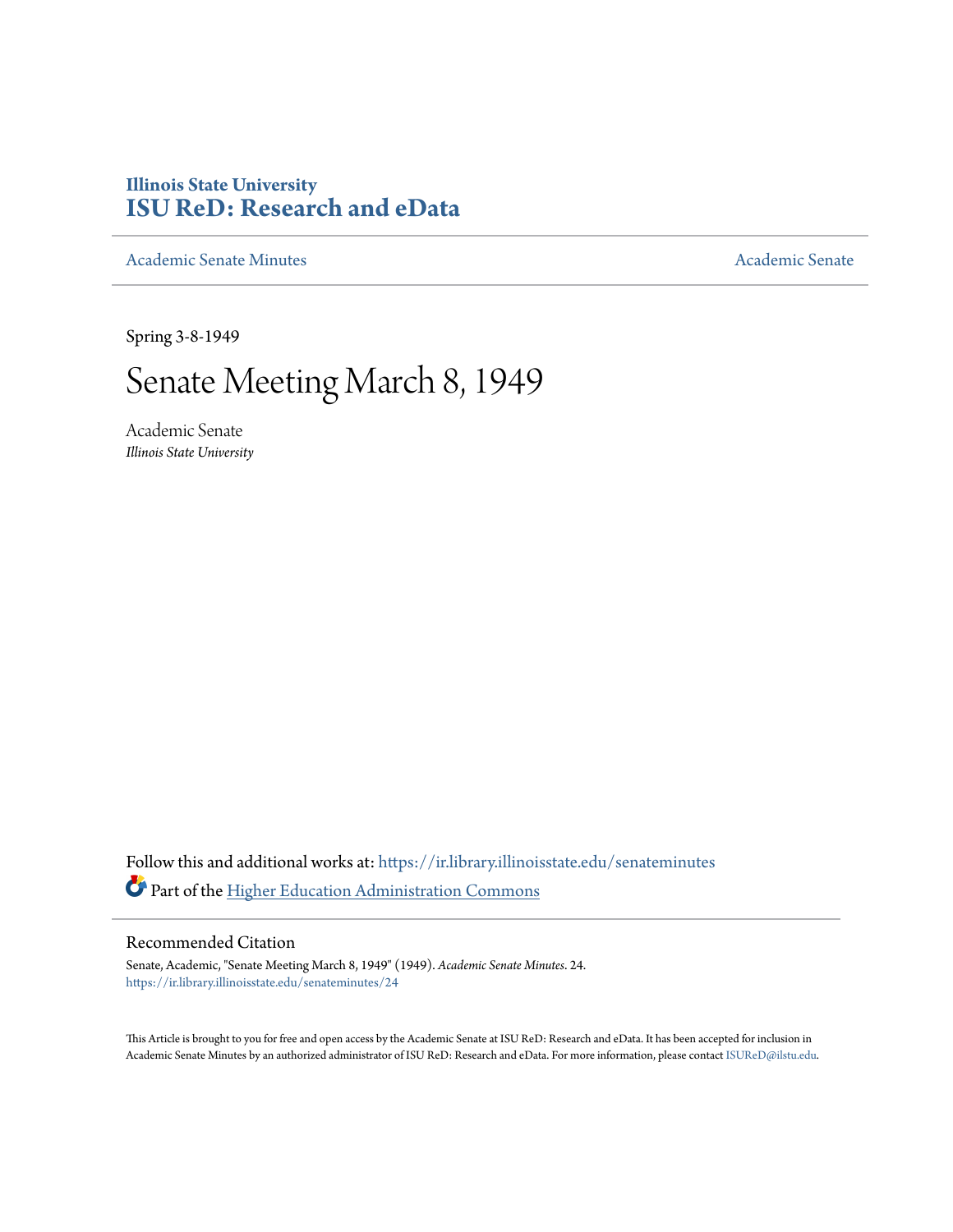## SENATE MEETING March 8, 1949

The meeting was called to order by President Fairchild with all members present except Dr. Fitzgerald who was out of town.

The President reported having information from Miss Whitten to the effect that the forms to be used indicating choices of second teaching fields have not been received from the print shop following approval of final proof.

The President announced that action was taken at the Plant Staff meeting earlier in the day to the effect that keys will be issued only by written order of Heads of Departments directed to the Business Office. Forms will be provided for this purpose.

College Day will be held on Monday, April 25. This is one of the most important days of the school year, and it must be recognized that class work will be disrupted to a considerable extent. Registration and counseling with Heads of Departments will be held in the two reserve rooms of the library, and, consequently, activities in the library will be disrupted in the forenoon particularly. The President asked Heads of Departments to be sure to be available for counseling with prospective students at the times indicated. Mr. Hoover raised a question concerning the possibility of securing information with reference to fields of interest of prospective students. Hiss Brenneman indicated that she believed it quite possible to add this information to the registration cards used on that day. The President asked Miss Brenneman to give this information to Mr. Watterson, Chairman of College Day activities.

The President announced that any additional information concerning scholarships and awards which has not been previously printed in the general catalog and which should be added this year should be turned in to Miss Brenneman not later than Thursday noon of this week.

The President announced that the graduate bulletin will be off the press very soon, that the summer session bulletin copy is in the print shop, and that copy for the general catalog is nearly completed. (Note: The last of the copy for the general catalog vias delivered to the printer on March **11 . )** 

For the information of Heads of Departments and Directors of Divisions, the President indicated that he believes there will be approximately  $2h50$  students registered for next year. He discussed briefly the importance of enlisting interest in preparing for teaching in the elementary grades.

The President announced that it is possible to have Miss Kunkel come to the campus to confer with individuals who may be interested concerning proposed changes to be made in connection with the retirement system. (Later: Miss Kunkel has agreed to come to the campus on Monday, March 21. Particulars will be given at March 15 faculty meeting.)

Within the last twenty-four hours, considerable activity has been in progress with reference to the budget for the next biennium. Carbondale is asking for an additional (600,000.00 probably from grants to the four other schools who do not see how they can make additional cuts in their askings . A Teachers College Board meeting is to be held in Springfield on Thursday, March 10, in this connection. (Meeting later postponed to Sunday, March 13.) The President reported having received a telegram announcing plans of the legislative committees to visit our campus on Thursday, March 10, at  $\mu$ :00  $p_{\bullet}$  m. The visit was postponed at the President's request since it